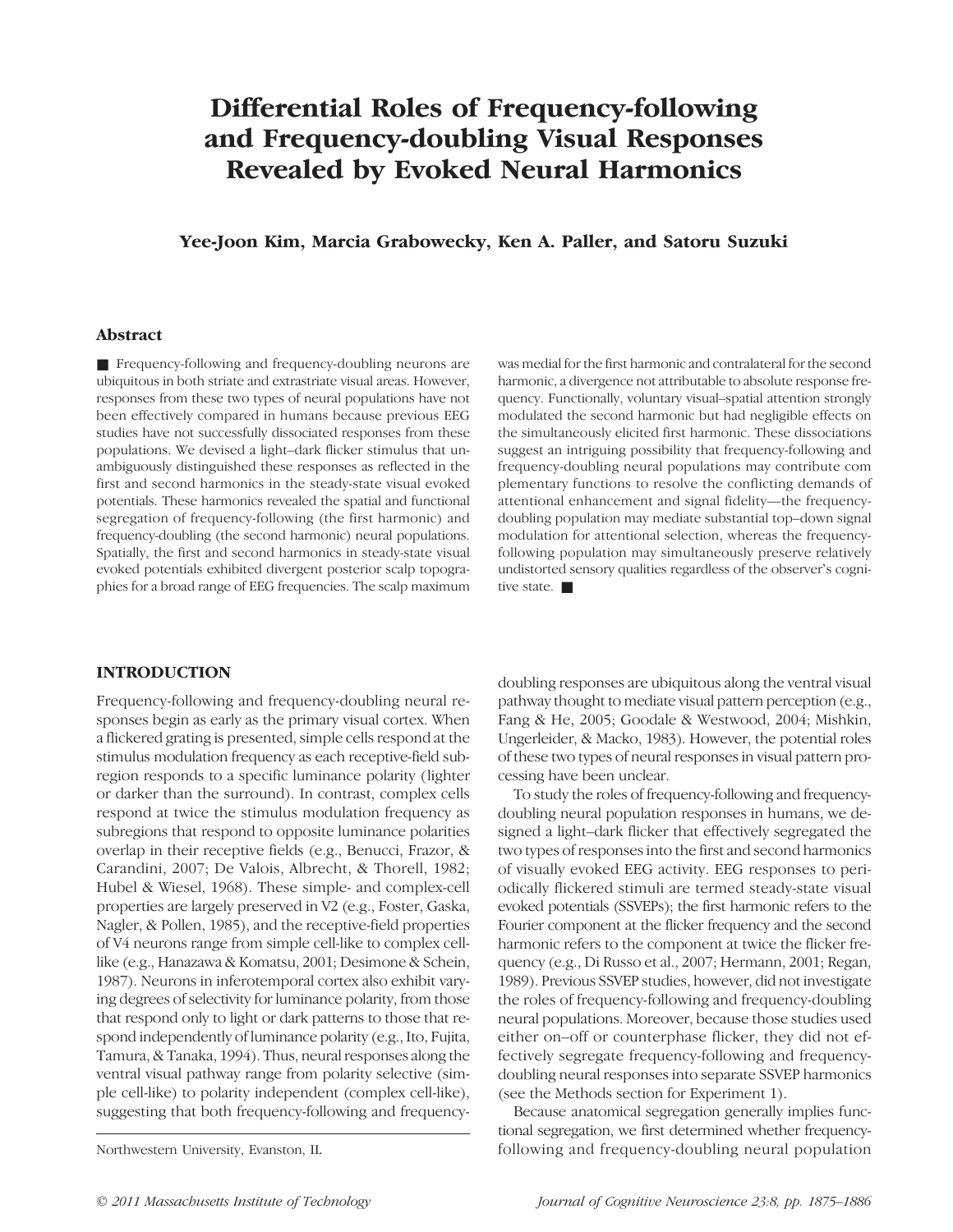responses exhibited clear segregation in the scalp topography that might indicate different configurations of neural generators. To investigate potential functional roles of the two types of responses, we analyzed attention effects, partly because attention plays a fundamental role in signal selection (e.g., Maunsell & Treue, 2006; Kastner & Ungerleider, 2000; Desimone & Duncan, 1995) and partly because attentional modulation of neural activation imposes conflicting demands on visual processing. Whereas strong top–down modulation of neural response is desirable for stimulus selection, such modulation must occur without substantially distorting information about stimulus intensity. We examined the hypothesis that frequency-following and frequencydoubling neural populations may play distinct roles in meeting these conflicting demands; that is, one population might be strongly modulated by top–down attention (mediating attentional control) whereas the other population might be relatively immune to attentional modulations (preserving undistorted sensory qualities).

# EXPERIMENT 1: TOPOGRAPHIC DISTRIBUTIONS OF FREQUENCY-FOLLOWING AND FREQUENCY-DOUBLING VISUAL RESPONSES

We used a light–dark flicker that separated the frequencyfollowing and frequency-doubling neural population responses into the first and second SSVEP harmonics to determine the topographic distributions of the frequencyfollowing and frequency-doubling neural population activity.

# Methods

## **Observers**

Twelve observers (9 men and 3 women, ages ranging from 23 to 46 years) participated; data from two observers (1 man and 1 woman) were excluded from the analyses because of excessive blinking. All observers had normal or corrected-to-normal visual acuity, gave informed consent to participate, and were tested individually in a dimly lit room.

## Stimuli

Circular gratings (1.1 cycles/degree in fundamental spatial frequency) were shown on a 19-in. CRT monitor set to a 100-Hz refresh rate. The diameter and the retinal eccentricity of each grating were 5.9° and 4.5°, respectively (Figure 1). Each grating was presented against a midgray background  $(64.7 \text{ cd/m}^2)$  and was flickered at a different frequency. Flicker was generated by modulating the luminance of the concentric rings symmetrically, lighter and darker, against the midgray background. This light–dark flicker prevented the creation of negative afterimages, produced no sensation of motion (unlike a counterphase flicker), and effectively separated frequency-following and frequencydoubling neural population responses into the first and second harmonics of SSVEPs (see below for details). Because visual neurons are primarily driven by luminance changes, we define the contrast, C, of the flickered gratings as,  $C = \frac{L_{light} - L_{dark}}{L_{light} + L_{dark}}$ , where  $L_{light}$  and  $L_{dark}$  indicate the luminance during the light and dark phases, respectively.

The luminance was square-wave modulated to produce strong SSVEP responses. Although a temporal square-wave contains odd harmonics (third, fifth, seventh, and so on), they were small in amplitude compared with the first and second harmonics, and they produced appreciable spectral peaks only for low flicker frequencies (Figure 2). We also obtained higher order even harmonics (fourth, sixth, etc.) primarily for the lowest flicker frequency (Figure 2). These higher order harmonics have been previously reported (e.g., Benucci et al., 2007; Hermann, 2001; Rager & Singer, 1998; Regan, 1989), but their exact origins are unclear; they might arise from nonlinear neural interactions (e.g., Friston, 2000) and/or from a positive-skewing distortion of stimulus waveforms that occurs for visual responses to low flicker frequencies (e.g., Rager & Singer, 1998) potentially because of rapid neural adaptation (e.g., Müller, Metha, Krauskopf, & Lennie, 1999). Regardless of the exact origins of the relatively small higher order harmonics, it is reasonable to assume that the dominant first and second harmonics primarily include a combination of frequency-following and frequency-doubling neural population responses.

The two commonly used methods of generating flicker, namely, a counterphase flicker and an on–off flicker, do not effectively separate frequency-following and frequencydoubling responses into distinct SSVEP harmonics. When a counterphase-flickered grating is used, frequencydoubling neurons synchronously respond at each contrast reversal regardless of polarity, generating a robust second harmonic of SSVEPs (Figure 3A, the upper trace). Because dark–light transitions occur 180° out of phase at different locations in a counterphase-flickered grating, responses of both the dark-selective and light-selective subfields of frequency-following neurons occur out of phase across space, resulting in substantial cancellation of their responses when spatially averaged over a large population of neurons as in SSVEPs (Figure 3A, the middle and lower traces; for an illustration, also see Benucci et al., 2007). Thus, when a counterphase-flickered grating is used, responses of frequency-doubling neurons are detected as the second harmonic of SSVEPs, but responses of frequency-following neurons are mostly averaged out.

When an on–off-flickered stimulus is used, SSVEPs are commonly dominated by the first harmonic because the flicker is between stimulus presence and absence (a uniform field). Because visual neurons respond more strongly to pattern appearance than to disappearance, frequencydoubling as well as frequency-following neurons contribute to the first harmonic of SSVEPs in response to an on–off flicker (Figure 3B). Thus, when an on–off flicker is used, responses of frequency-doubling and frequency-following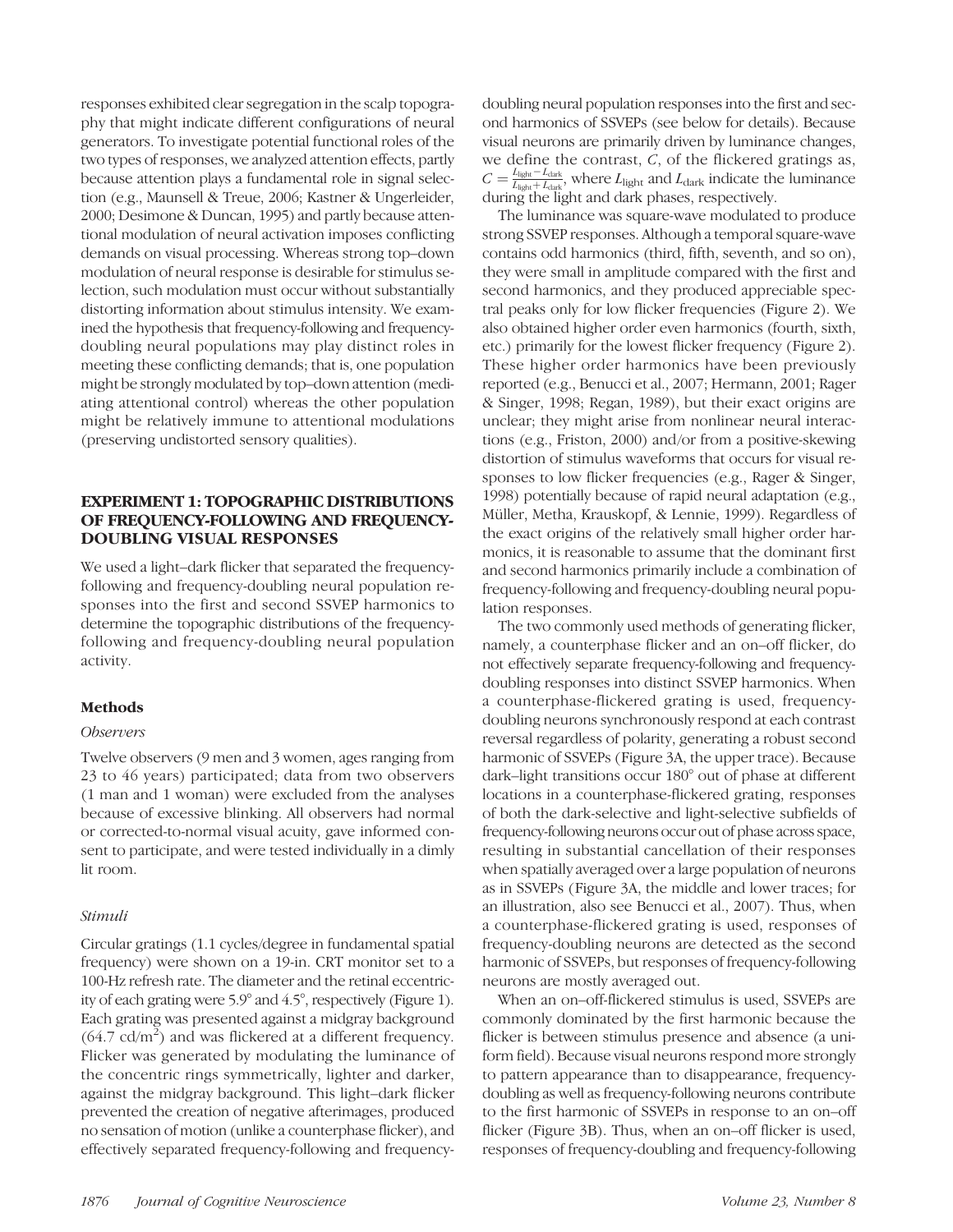

Figure 1. Stimuli and a trial sequence. (A) Experiment 1. On each trial, a circular grating was presented in either the left or the right visual hemifield. The grating was flickered between a light phase and a dark phase at one of five frequencies (6.25, 8.33, 12.50, 16.67, or 25.00 Hz). Each trial was initiated by a button press, followed by a fixation screen, and then a 4.8-sec presentation of the flickered grating. (B) Experiment 2. On each trial, two circular gratings were simultaneously presented in opposite visual hemifields. Gratings were flickered (between a light and a dark phase) at different frequencies, one at 12.50 Hz and the other at 16.67 Hz. Each trial was initiated by a button press, followed by a central arrow indicating the grating to be attended, a fixation screen, and then a 4.8-sec presentation of the flickered gratings.

visual neurons are both confounded within the first harmonic of SSVEPs.

We used a light–dark flicker, a "hybrid" of a counterphase and on–off flicker, where the stimulus luminance oscillated between dark and light against a midgray background. Because frequency-doubling neurons respond synchronously at each contrast reversal regardless of polarity, they robustly produce the second harmonic of SSVEPs (Figure 3C, the upper trace). Although the light-selective and dark-selective subfields of frequency-following neurons respond in opposite phase, they still contribute to the first harmonic of SSVEPs because the light and the dark responses are not exactly equal in strength (Figure 3C, the middle and lower traces). Our light–dark flicker stimulus thus effectively separates frequency-following and frequency-doubling neural population responses into the first and second harmonics of SSVEPs.

# Procedure

Each trial was initiated by the observer's button press. A single high-contrast (0.8) grating was presented on each trial either in the left or in the right visual hemifield (Figure 1A). The hemifield (left or right) and flicker frequency of the grating (6.25, 8.33, 12.50, 16.67, or 25.00 Hz) were randomly intermixed across 300 trials, and each condition oc-

curred with equal probability. The flickered grating was presented after a 1-sec fixation screen displaying a central bull's-eye, and it lasted 4.8 sec. Observers maintained eye fixation at the central fixation marker and withheld eye blinks while the flickered gratings were presented. Several practice trials were given initially, and breaks were allowed when needed.

# Data Recording and Analysis

EEG activity was recorded using tin electrodes embedded in an elastic cap at locations distributed relatively evenly across the scalp. For 59 EEG channels, the right mastoid served as the reference during data acquisition, and data were re-referenced to the average of the left and right mastoids prior to analyses (e.g., Luck, 2005). Four additional channels were used for monitoring vertical and horizontal eye movements to reject trials contaminated by EOG artifacts. Electrode impedances were reduced to less than 5 kΩ. Signals were amplified with a band-pass filter of 0.3 to 200 Hz and digitized at 1000 Hz.

Individual trials were rejected from further analysis on the basis of blink or other artifacts detected in vertical EOG recordings. In addition, to retain only the trials in which central eye fixation was maintained, we recursively rejected trials with the highest horizontal EOG activity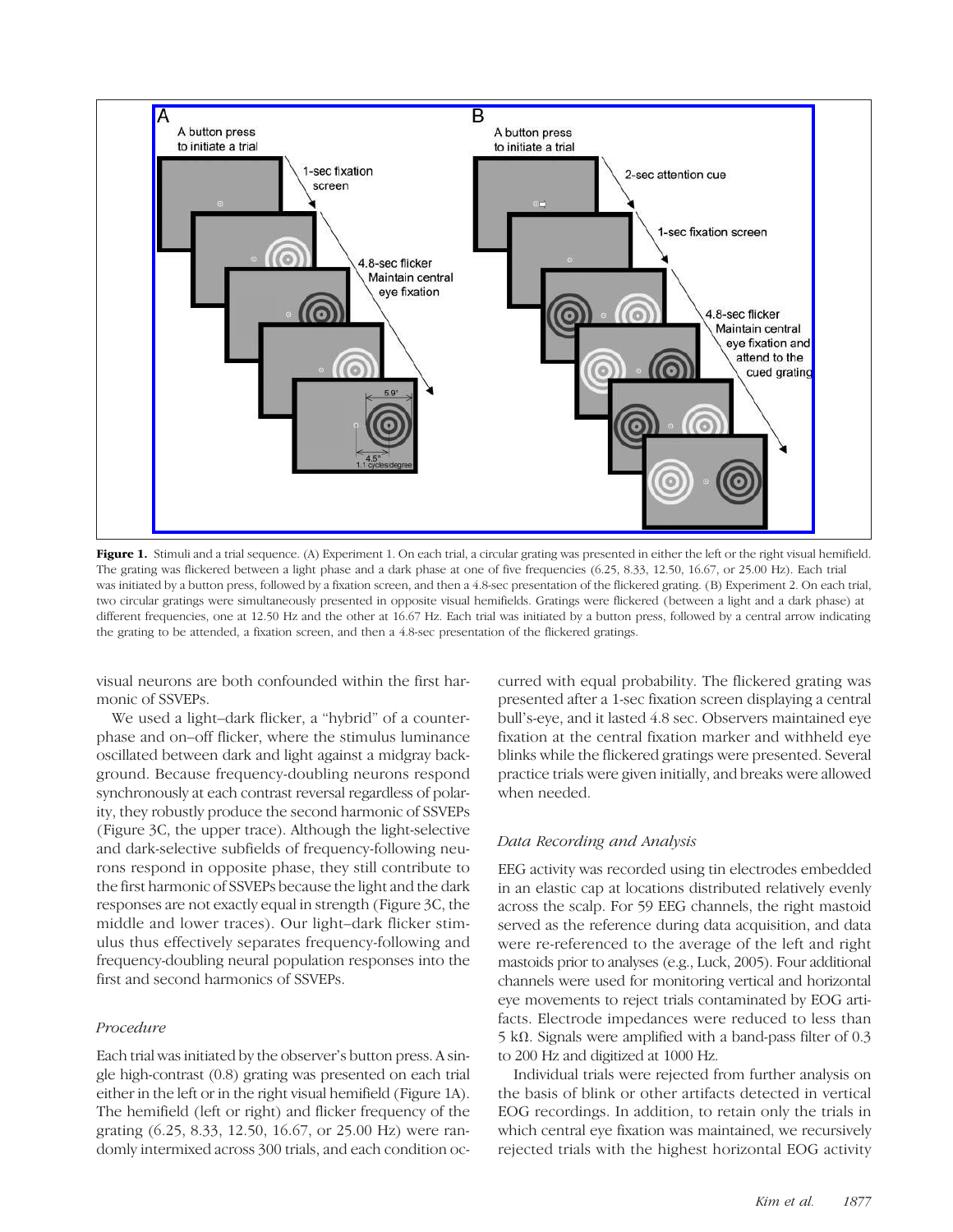until the average horizontal EOG activity for each condition (i.e., each flicker frequency presented to each visual hemifield) for each observer was less than 5 μV during the entire 4.8-sec period of grating presentation. This is a stringent criterion that approximately corresponds to central fixation within 0.5° visual angle (e.g., Müller, Picton, et al., 1998; Luck et al., 1994; we verified that the quantitative relationship between horizontal EOG activity and saccade amplitude measured with our apparatus was com-



parable with those reported in previous studies). After these artifact-rejection procedures, we retained a mean of 88% of the trials.

EEG waveforms from the 59 scalp electrodes were averaged separately for each condition for each observer. To exclude the initial transient response to the grating onset, we analyzed EEG waveforms recorded from 526 to 4621 msec after grating onset. This yielded 4096  $(2^{12})$  data points per trial. Reducing the number of EEG data points from each trial to a power of 2 is optimal for a fast Fourier transform analysis. To extract SSVEP activity synchronized to the stimulus flicker, we subjected each average waveform (corresponding to a specific condition) from each scalp electrode to a fast Fourier transform. The SSVEP amplitude was then computed as the Fourier band power within the range of 0.976 Hz centered at the first and second harmonics of the stimulus flicker.

Because the absolute values of EEG signals vary from observer to observer, partly because of individual differences in scalp/skull conductivity, data were standardized prior to combining across observers. Specifically, the SSVEP amplitude from each electrode in each condition for each observer was z transformed on the basis of the observer's overall average and standard deviation of SSVEP amplitudes across all scalp electrodes and all conditions. We normalized each harmonic separately so that we could evaluate the topographic distribution and attentional modulation of each harmonic in standardized units of signalto-noise ratio, thus controlling for the overall differences in response amplitude and random variability between the two harmonics. Note that this normalization procedure altered neither the spatial nor the temporal pattern of SSVEPs.

The relative strengths of various harmonic peaks prior to normalization are shown in the spectral plots (EEG in μV as a function of frequency; Figure 2). These data confirm that our light–dark flicker stimuli generated strong SSVEPs at both the first and second harmonics, with amplitudes well above the background activity for all flicker frequencies. These SSVEP amplitudes are also within the

Figure 2. (A–E) Spectral plots of EEG (amplitude in  $\mu$ V as a function of response frequency, averaged across observers) evoked by a single circular grating presented to the left or right visual hemifield and flickered at different frequencies (data from Experiment 1). For each flicker frequency, the upper graph shows responses averaged from contralateral-posterior electrodes, and the lower graph shows responses averaged from ipsilateral-posterior electrodes (see the illustration in Figure 4B for the locations of these electrodes). (F) Spectral plots of EEG evoked by two simultaneously presented gratings (one in each visual hemifield) (data from Experiment 2, averaged across attended and ignored conditions). The spectral peaks corresponding to the first, second, third, etc., harmonics are labeled with **1fc**, 1fi, 2fc, 2fi, 3fc, 3fi, etc., where "c" indicates responses from the contralateral-posterior electrodes and "i" indicates responses from the ipsilateral-posterior electrodes; harmonic labels for the 16.67-Hz flicker are italicized to distinguish them from the labels for the 12.50-Hz flicker. Note that the first harmonic (both ipsilateral and contralateral) and the contralateral second harmonic are clearly above noise in all cases.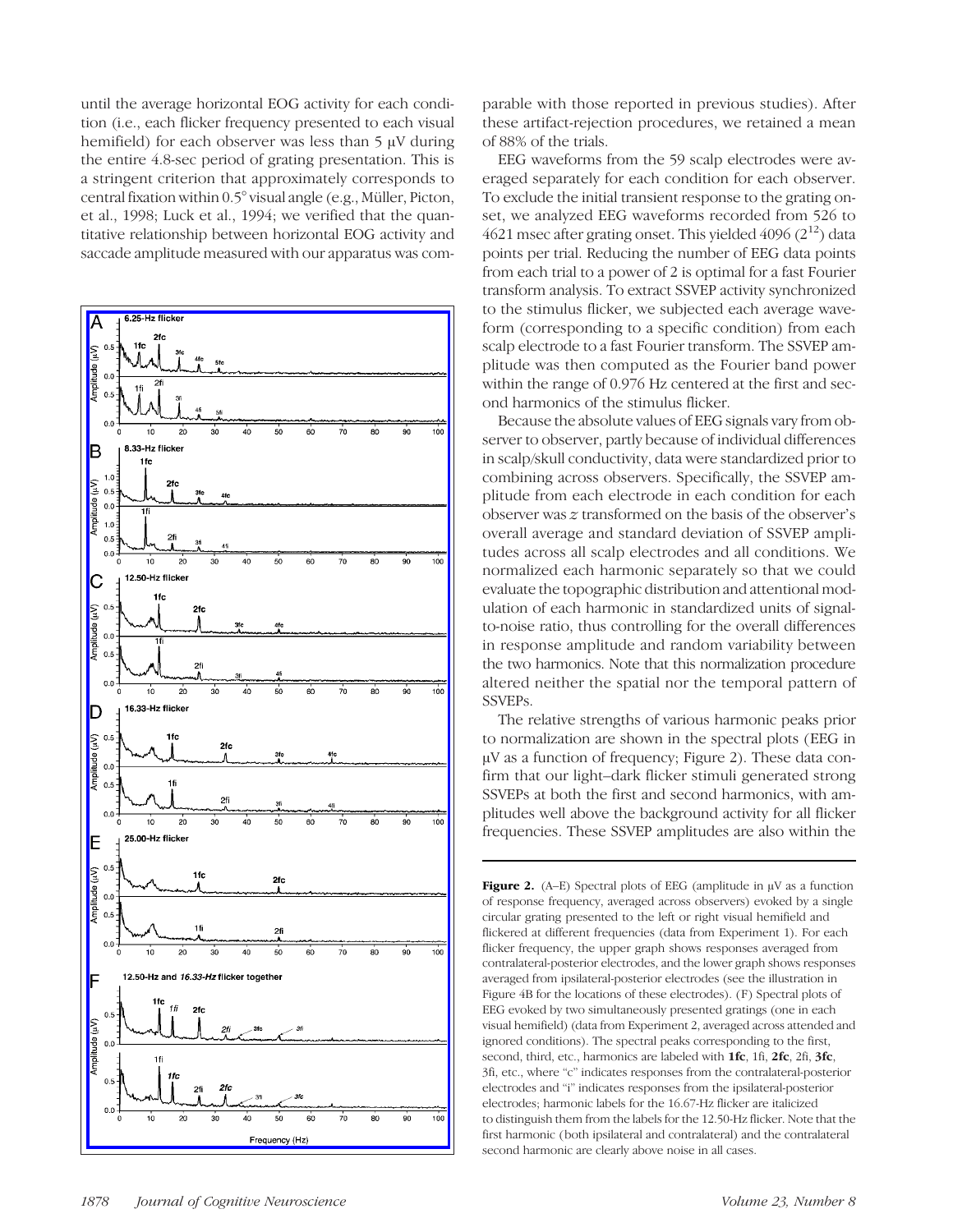

Figure 3. Responses of idealized frequency-doubling (labeled F-doubling) and frequency-following (labeled F-following) visual neurons to a counterphase flicker (A), on–off flicker (B), and light–dark flicker (C). We illustrate hypothetical membrane potentials; an average of membrane potentials over some region of neural tissue generates local field potentials (LFPs), and an aggregate of LFPs is detected as SSVEPs. (A) Counterphase flicker. (Top) A frequency-doubling neuron responds to each contrast reversal irrespective of polarity, generating a second harmonic of SSVEPs (2f ). (Middle) A "dark-selective" subfield of a frequency-following neuron responds whenever a dark stimulus appears. The dark-selective subfields coinciding with the left and right parts of the stimuli respond in opposite phase, so their responses cancel out in spatially averaged SSVEPs. (Bottom) A "light-selective" subfield of a frequency-following neuron responds whenever a light stimulus appears. The light-selective subfields coinciding with the left and right parts of the stimuli respond in opposite phase, so their responses cancel out in spatially averaged SSVEPs. Thus, when a counterphase flicker is used, responses of frequency-doubling neurons contribute to the second harmonic of SSVEPs, but responses of frequency-following neurons are mostly cancelled out (even when the light and dark responses are unequal [e.g., dark responses larger than light responses in the illustration], unless the responses differ systematically across space). (B) On–off flicker. (Top) A frequency-doubling neuron primarily responds at stimulus appearance, generating a first harmonic of SSVEPs (1f ), but it may also weakly respond at stimulus disappearance, generating some second harmonic. (Middle) A dark-selective subfield of a frequency-following neuron responds whenever a dark stimulus appears, generating a first harmonic of SSVEPs. (Bottom) A light-selective subfield responds little to a dark stimulus. Thus, when an on–off flicker is used, responses of both frequency-doubling and frequency-following neurons contribute to the first harmonic of SSVEPs. (C) Light–dark flicker. (Top) A frequency-doubling neuron responds to each contrast reversal irrespective of polarity, generating a second harmonic of SSVEPs. (Middle) A dark-selective subfield of a frequency-following neuron responds whenever a dark stimulus appears. (Bottom) A light-selective subfield of a frequency-following neuron responds whenever a light stimulus appears. Although the dark- and light-selective subfields respond in opposite phase, because dark and light responses are asymmetric (e.g., dark responses are larger than light responses in the illustration), responses of frequency-following neurons collectively contribute to the first harmonic of SSVEPs. Thus, when a light–dark flicker is used (as in our study), responses of frequency-doubling and frequency-following neurons are segregated into the second and first harmonics of SSVEPs.

range of values reported in previous studies (e.g., Di Russo, Spinelli, & Morrone, 2001; Müller, Picton, et al., 1998; Morgan, Hansen, & Hillyard, 1996). The spectral plots also show that the amplitude of the first harmonic is generally equivalent for contralateral- and ipsilateral-posterior electrodes (see Figure 4B for an illustration of the locations of

these electrodes), whereas the second harmonic is stronger for contralateral than ipsilateral electrodes (except for the lowest [Figure 2A] and highest [Figure 2E] flicker frequencies). Quantitative analyses of these harmonic-specific patterns of SSVEP scalp distribution are presented in the Results section.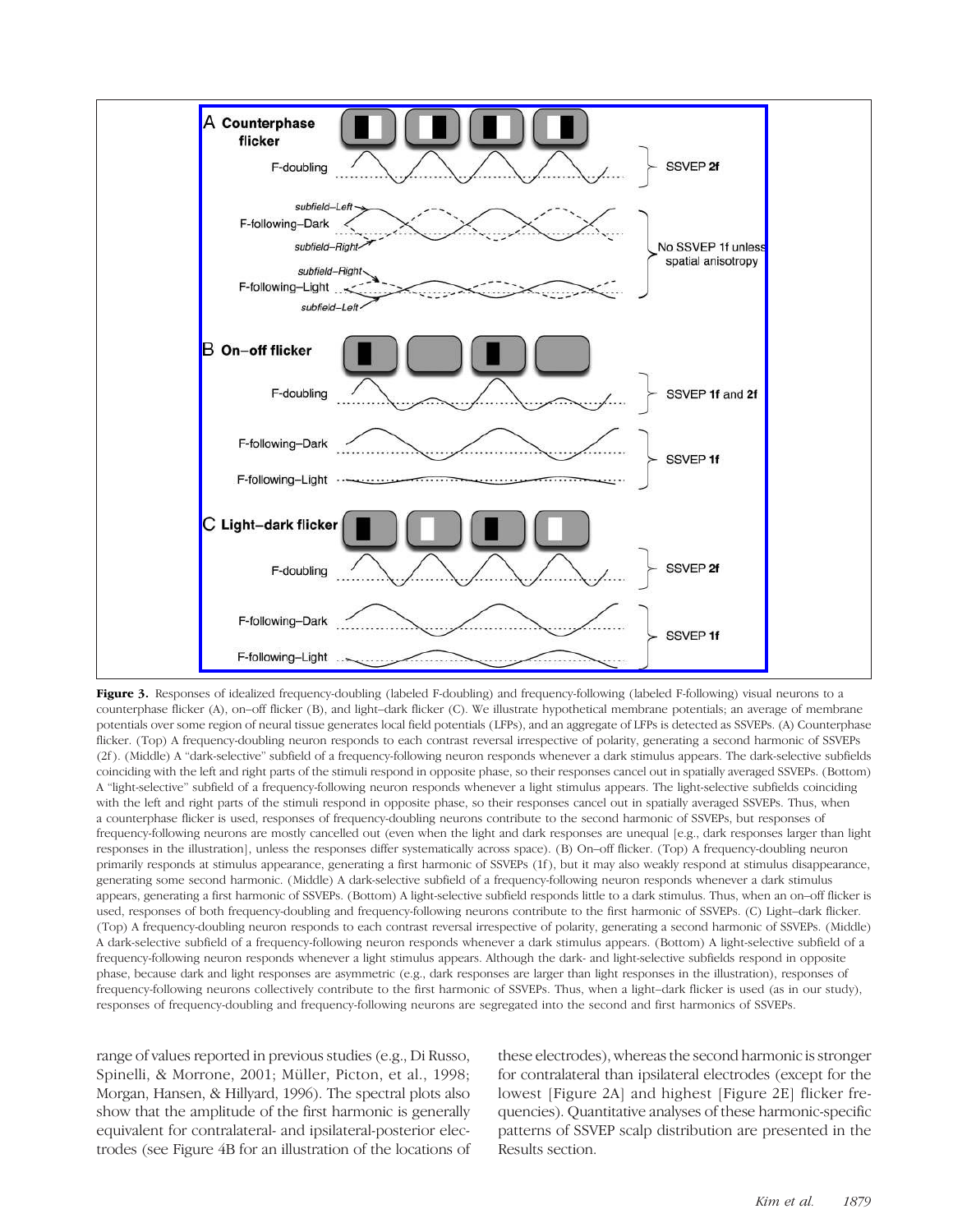

Figure 4. Results of Experiment 1. (A) Topographic plots of the first (upper row) and second (lower row) harmonics of the standardized SSVEPs elicited by the flickered grating, averaged across observers and flicker frequencies. Color-scale data were interpolated on the basis of a fine Cartesian grid. Positive and negative values indicate responses above and below the mean amplitude, respectively, in z units. The left column shows SSVEP topographies when the grating was presented to the right visual hemifield, and the right column shows SSVEP topographies when the grating was presented to the left visual hemifield. (B) Contralateral SSVEPs (gray bars) and ipsilateral SSVEPs (white bars) for the first and second harmonics averaged from the 10 indicated posterior scalp electrodes from which strong SSVEPs were obtained (see part A). The graphs confirm that the first harmonic was medial (nonlateralized) whereas the second harmonic was strongly contralateral. (C) The degree of lateralization (contralateral-minusipsilateral standardized SSVEPs) for the first (dotted curve) and second (solid curve) harmonics as a function of flicker frequency. The numbers within the plot represent the corresponding response frequencies (the same as the flicker frequencies for the first harmonic and doubled for the second harmonic). The asterisks indicate statistically significant lateralization (i.e., significant deviations from zero at  $p < .05$ ). (D) The contralateral standardized SSVEPs (solid line) and ipsilateral standardized SSVEPs (dashed line) for the first harmonic (left panel) and second harmonic (right panel) as a function of flicker frequency. Error bars represent  $\pm 1$  SEM with the variance because of the overall differences across observers removed.

#### Results

SSVEPs averaged across all flicker frequencies showed a clear topographic segregation on the basis of response harmonics. The first harmonic showed a medial posterior focus regardless of whether the grating was presented in the left or right visual hemifield (Figure 4A, upper row). In contrast, the second harmonic showed a contralateral posterior focus (Figure 4A, lower row), with a left posterior focus in response to a grating presented in the right visual hemifield and a right posterior focus in response to a grating presented in the left visual hemifield.

To statistically evaluate this topographic segregation, we analyzed responses from ten posterior electrodes, five

over each cerebral hemisphere (illustrated in Figure 4B). These scalp locations correspond to the overall posterior maximum of the SSVEPs (Figure 4A). The degree of response lateralization was measured as the difference in SSVEP amplitudes between the contralateral and the ipsilateral sets of electrodes. Whereas the first harmonic was similar for contralateral and ipsilateral electrodes, the second harmonic was substantially stronger for contralateral than ipsilateral electrodes (Figure 4B). The contralateral versus ipsilateral difference was significant for the second harmonic,  $t(9) = 5.434$ ,  $p < .0005$ , but not for the first harmonic,  $t(9) = 1.329$ , *ns*; the ANOVA interaction between response harmonic (first vs. second) and scalp location (contralateral vs. ipsilateral) was also significant,  $F(1, 9) = 10.72$ ,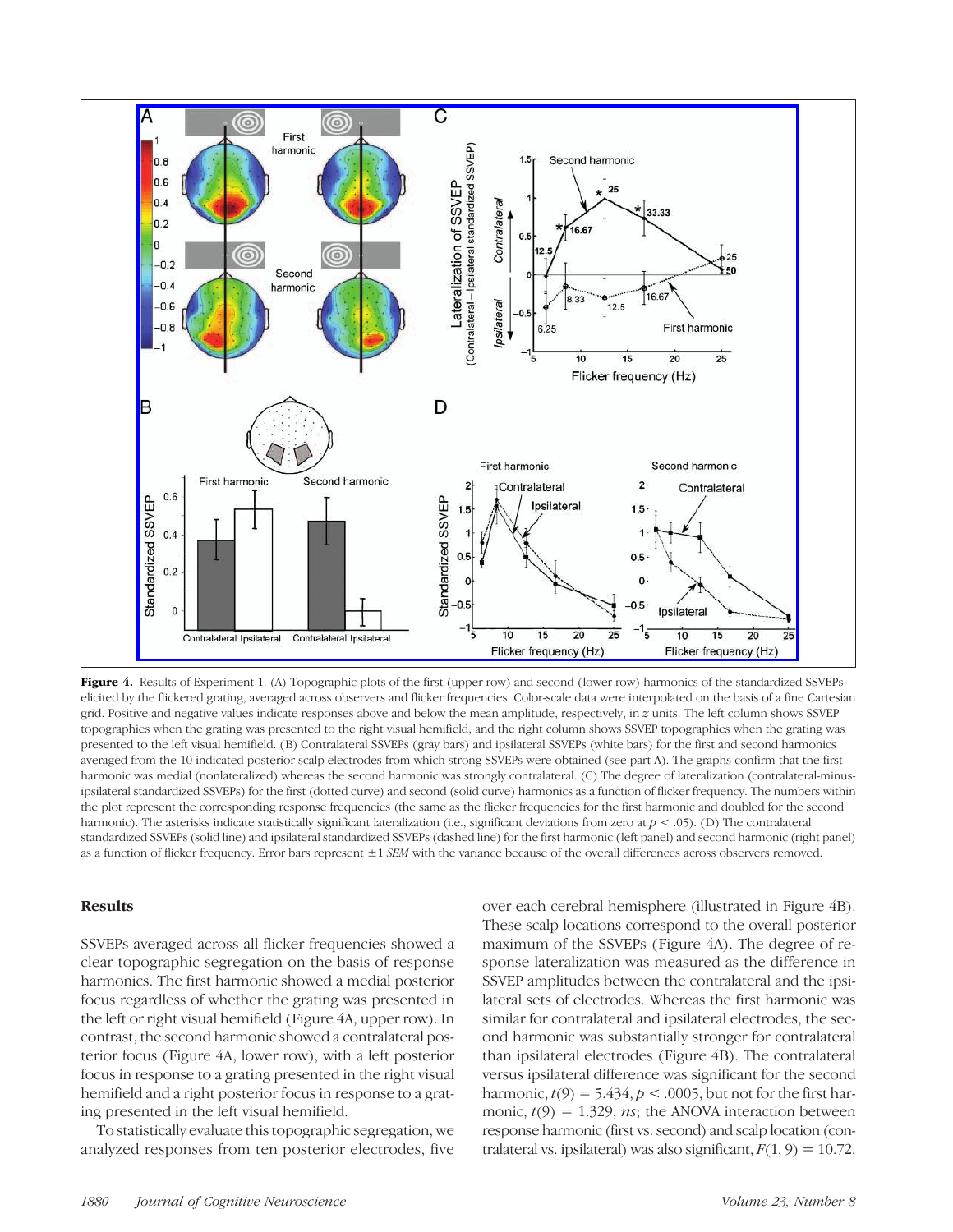$p < .01$ . Data averaged across all flicker frequencies thus demonstrate a topographic segregation of the first and second harmonics, with the first harmonic localized to a medial-posterior scalp region and the second harmonic localized to a contralateral-posterior scalp region.

We next determined whether the harmonic-based SSVEP lateralization occurred over and above any frequency dependencies of SSVEP topographies. We quantified the degree of response lateralization as the contralateralminus-ipsilateral responses, with larger positive values indicating stronger contralateral localization and values near zero indicating no lateralization. The degree of response lateralization for the first (dotted curve) and second (solid curve) harmonics is plotted as a function of flicker frequency in Figure 4C.

The first harmonic was not lateralized for any flicker frequency. In contrast, lateralization of the second harmonic exhibited a broad and inverted-U-shaped dependence on frequency. Whereas the second harmonic was strongly lateralized for the midrange response frequencies (16.67, 25, and 33.33 Hz), the lateralization disappeared for the lowest (12.50 Hz) and highest (50.00 Hz) response frequencies. These harmonic and frequency dependencies of SSVEP lateralization cannot be simply accounted for by the frequency dependence of SSVEP amplitudes. It was not the case that lateralization disappeared when the response amplitude was weak. Specifically, the amplitude of the second harmonic monotonically decreased with increasing frequency (Figure 4D, right panel), whereas the lateralization (the difference between the solid and the dashed curve) disappeared at both the lowest and the highest frequencies. Furthermore, the amplitude of the first harmonic peaked at 8.33 Hz, but there was no lateralization of the first harmonic regardless of its amplitude (Figure 4D, left panel).

Our results thus show that the first harmonic is generally nonlateralized whereas the second harmonic is selectively lateralized at response frequencies ranging from 16.67 to 33.33 Hz (the midrange). Interestingly, this frequency range largely overlaps the range of intrinsic local-fieldpotential frequencies that appear to be involved in top– down attentional feedback from pFC to posterior parietal cortex (e.g., Buschman & Miller, 2007) and to visual areas (e.g., Saalmann, Pigareve, & Vidyasagar, 2007). This overlap in frequency range between the lateralization of SSVEP second harmonic and the attention-dependent intrinsic neural synchronization may be related to our second finding that the SSVEP second harmonic is selectively modulated by visual–spatial attention (see Experiment 2). Further research, however, is needed to understand why lateralization of the second harmonic occurs within this relatively broad but specific range of response frequencies.

We next confirmed that the medial versus contralateral segregation of the first and second harmonics was due to differences in harmonics rather than due to differences in absolute response frequencies. Within the range of frequencies producing lateralization for the second harmonic

(Figure 4C), the first harmonic elicited by the 16.67-Hz flicker and the second harmonic elicited by the 8.33-Hz flicker had an identical response frequency of 16.67 Hz, and the first harmonic elicited by the 25.00-Hz flicker and the second harmonic elicited by the 12.50-Hz flicker had an identical response frequency of 25.00 Hz. In both cases, with matched response frequencies, the contralateralversus-ipsilateral difference in SSVEP amplitude was significant for the second harmonic,  $t(9) = 3.639$ ,  $p < .006$  for the 16.67-Hz response and  $t(9) = 3.866$ ,  $p < .004$  for the 25.00-Hz response, but not for the first harmonic,  $t(9) =$ 0.766, *ns* for the 16.67-Hz response and  $t(9) = 1.241$ , *ns* for the 25.00-Hz response, and the ANOVA interaction between the response harmonic (first vs. second) and the scalp location (contralateral vs. ipsilateral) was significant,  $F(1, 9) = 25.54, p < .001$  for the 16.67-Hz response and  $F(1, 9) = 11.47, p < .01$  for the 25.00-Hz response. These results confirm the harmonic-based topographic segregation of SSVEPs into medial posterior (first harmonic) and contralateral posterior (second harmonic) scalp regions, over and above any influence of response frequency. Given the relatively coarse spatial resolution of EEG signals, the clear harmonic-based topographic segregation demonstrated here is striking, suggesting that the visual system channels frequency-following and frequency-doubling processes into well segregated neural assemblies.

In the next experiment, we investigated the possibility that this harmonic-based segregation of neural population activity might contribute to resolving conflicting demands associated with attentional modulation of visual signals. Whereas the ability to selectively enhance behaviorally relevant aspects of sensory signals is important, it is also important to preserve undistorted sensory qualities.

# EXPERIMENT 2: EFFECTS OF VOLUNTARY VISUAL–SPATIAL ATTENTION ON FREQUENCY-FOLLOWING AND FREQUENCY-DOUBLING VISUAL RESPONSES

We manipulated visual–spatial attention while the observer viewed two circular gratings presented to the left and right visual hemifields (Figure 1B). The observer voluntarily attended to either the left or the right grating while we recorded the SSVEPs elicited by both gratings. The two gratings were flickered at different frequencies so that we could simultaneously monitor the SSVEPs elicited by the attended and ignored gratings on the basis of frequency tagging. The contrast of the gratings was varied to determine how the two harmonics carried information about stimulus intensity.

## Methods

#### **Observers**

Eight observers (5 men and 3 women, ages ranging from 23 to 45 years) participated (the second harmonic data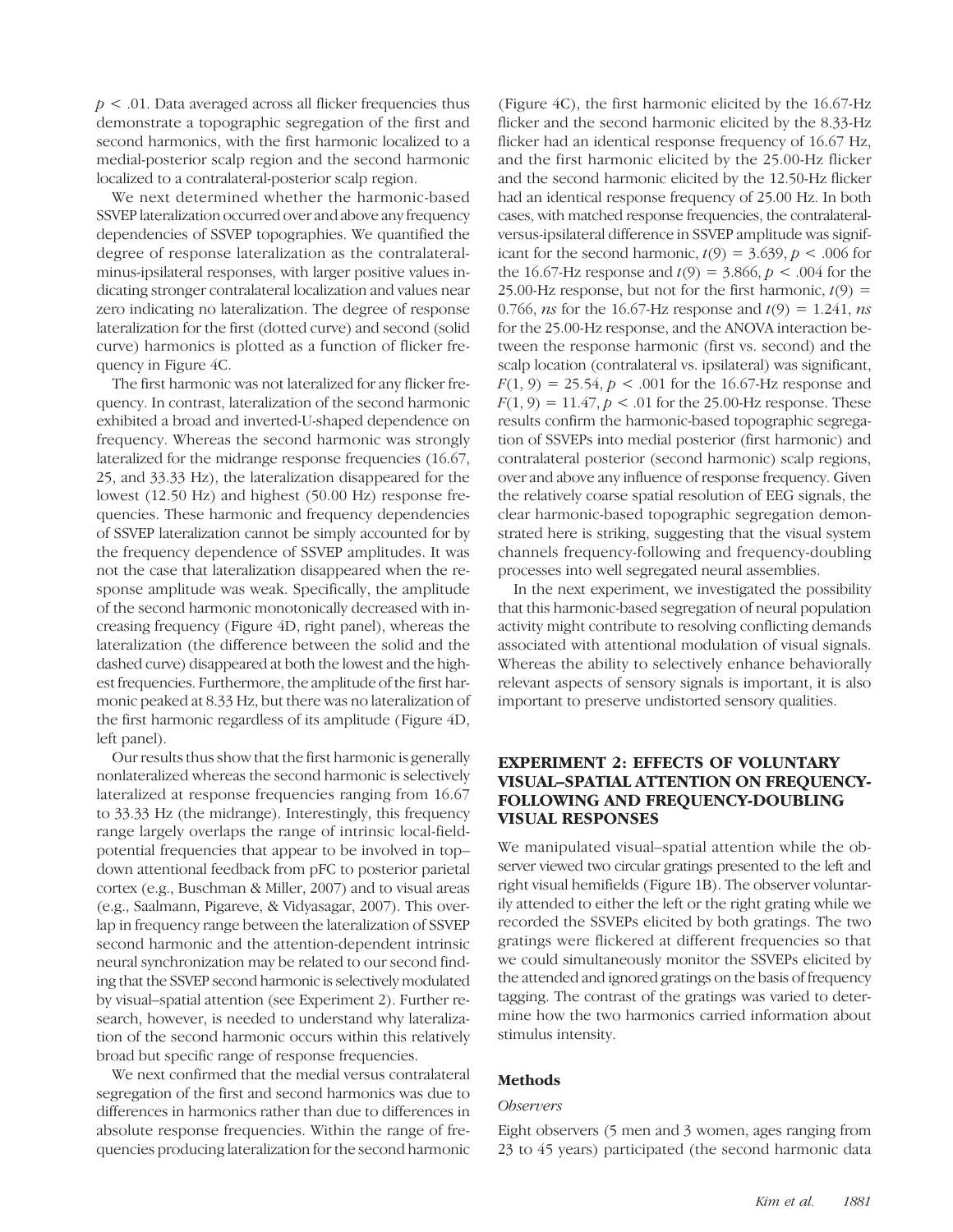from this experiment were previously reported in Kim, Grabowecky, Paller, Muthu, & Suzuki, 2007). All observers had normal or corrected-to-normal visual acuity, gave informed consent to participate, and were tested individually in a dimly lit room.

## Stimuli and Procedure

These were the same as in Experiment 1 except for the following. Two gratings were simultaneously presented on each trial, one in the left and the other in the right visual hemifield (Figure 1B). One grating flickered at 12.50 Hz and the other at 16.67 Hz. We varied the contrast of the gratings across eight levels (0.00625, 0.0125, 0.05, 0.1, 0.2, 0.4, and 0.8, the same for both gratings) because previous studies showed that attention effects could depend on image contrast (e.g., Ling & Carrasco, 2006; Williford & Maunsell, 2006; Reynolds & Chelazzi, 2004; Morrone, Denti, & Spinelli, 2002; Di Russo et al., 2001). By examining attention effects on the contrast response functions of the first and second harmonics, we were able to determine how attention influenced the encoding of image contrast by frequency-following and frequency-doubling neural populations.

An arrow cue presented in the initial fixation screen indicated to the observer which grating to voluntarily attend during the 4.8-sec period. The use of a central cue (or a verbal instruction) to manipulate voluntary allocations of visual–spatial attention is a commonly employed technique in attention research involving human observers (e.g., Pastukhov, Fischer, & Braun, 2009; Ling & Carrasco, 2006; Suzuki, 2001, 2003; Suzuki & Cavanagh, 1997; Cheal & Lyon, 1991; Posner, Snyder, & Davidson, 1980; Sperling & Melchner, 1978; for a control experiment that verified that our observers deployed visual–spatial attention as instructed by the central arrow cue, also see Kim et al., 2007). Two directions of attention (left or right), two assignments of flicker frequencies (12.50 Hz on the left and 16.67 Hz on the right or vice versa), and eight contrast levels were randomly intermixed across 640 trials, and each condition occurred with equal probability.

## Data Recording and Analysis

The EEG data were recorded and analyzed in the same way as in Experiment 1. We retained a mean of 89% of the trials after the artifact-rejection procedures.

# Results

The first and the second harmonics were medially and contralaterally localized, respectively (replicating Experiment 1), even when two gratings with different flicker frequencies were simultaneously presented (Figure 5). This confirms that the topographic segregation of the first and second harmonics generalizes to the cases where multiple Fourier components are simultaneously present in the visual signal.

Importantly, the topographic plots show that the medial first harmonic was similar in amplitude whether or not the grating was attended (Figure 5, upper left). In contrast, the contralateral second harmonic was substantially boosted by attention (Figure 5, upper right). We evaluated these attentional modulations of the two harmonics at their respective scalp foci. That is, we compared the attentional modulation of the first harmonic recorded from medial posterior electrodes with the attentional modulation of the second harmonic recorded from contralateral posterior electrodes (see illustration in Figure 5). The attention effect (attended minus ignored) was significant for the second harmonic,  $t(7) = 6.975$ ,  $p < .0003$ , but not for the first harmonic,  $t(7) = 0.259$ , *ns*; this asymmetric effect of attention on the two harmonics was confirmed by the significant harmonic (first vs. second) by attention (attended vs. ignored) ANOVA interaction,  $F(1, 7) = 44.39$ ,  $p \le$ .0005 (see bar graphs in Figure 5). This pattern of results was equivalent for the two flicker frequencies; that is, there was no significant three-way interaction among flicker frequency, harmonic, and attention,  $F(1, 7) = 0.020$ , ns; furthermore, for each flicker frequency, the attention effect was significant for the second harmonic,  $t(7) = 3.248$ ,  $p < .02$  for the 12.50-Hz flicker (25-Hz response) and  $t(7) = 4.996, p < .002$  for the 16.67-Hz flicker (33.33-Hz response), but not for the first harmonic,  $t(7) = 0.145$ , ns for the 12.50-Hz flicker and  $t(7) = 0.966$ , ns for the 16.67-Hz flicker. It is possible that a stronger allocation of attention might have modulated the first harmonic. Nevertheless, our results clearly demonstrate that visual spatial attention modulates the second harmonic substantially more strongly than the first harmonic.

Because our light–dark flicker dissociated frequencyfollowing and frequency-doubling neural responses into the first and second SSVEP harmonics (see Figure 3C), the implications are straightforward. Responses of frequencydoubling neurons (reflected in the second harmonic) are contralateral regardless of attention and boosted when the stimulus is attended, whereas responses of frequencyfollowing neurons (reflected in the first harmonic) are medial and little affected by attention.

We note that this result is not in conflict with prior reports of a lateralized and attention-modulated first harmonic in response to an on–off flicker (e.g., Müller, Malinowski, Gruber, & Hillyard, 2003; Belmonte, 1998; Müller, Picton, et al., 1998; Müller, Teder-Sälejärvi, & Hillyard, 1998). As explained in the Methods section for Experiment 1, an on–off flicker produces frequency-following and frequencydoubling responses that are both primarily contained in the first SSVEP harmonic (see Figure 3B). Thus, the lateralization and attentional modulation of the first harmonic in the prior studies can be attributed to a contribution from frequency-doubling neurons.

Furthermore, a seemingly puzzling finding in the SSVEP literature can be understood in light of our results. Müller, Picton, et al. (1998) reported that the first harmonic in response to an on–off flicker was medial (bilateral) when the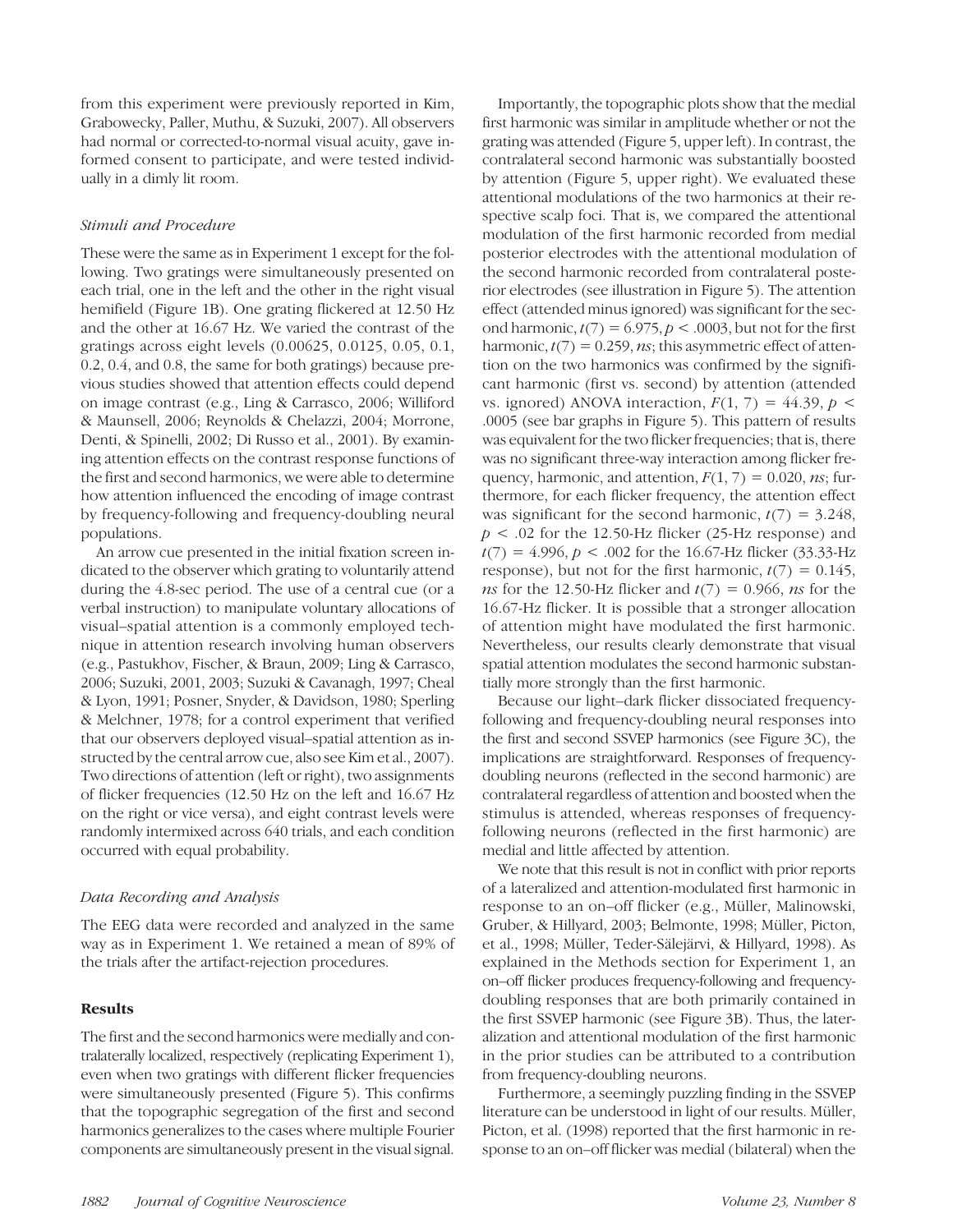Figure 5. Results of Experiment 2. The upper half shows topographic plots of the first harmonic (left) and second harmonic (right) of the standardized SSVEPs elicited by gratings presented in the right or left visual hemifield (indicated by the square around the grating icon), averaged across observers, grating contrast, and flicker frequency. For each harmonic, the upper row shows SSVEP topographies when the grating was ignored and the lower row shows SSVEP topographies when the same grating was attended. Color-scale data were interpolated on the basis of a fine Cartesian grid. Positive and negative values indicate responses above and below the mean amplitude, respectively, in z units. The lower half shows amplitudes of the first and second harmonics averaged from posterior scalp electrodes on the basis of their characteristic topographies; the first harmonic was averaged from the five medial posterior scalp electrodes, whereas the second harmonic was averaged from the five contralateral posterior scalp electrodes (see illustration). Attention modulated the second harmonic but not the first harmonic. The contrast response functions (i.e., standardized SSVEPs as a function of stimulus contrast) elicited by the attended gratings (solid curve) and ignored gratings (dotted curve) are shown for the first harmonic (bottom left) and second harmonic (bottom right). The fits are based on the Naka–Rushton equation. Error bars represent ±1 SEM with the variance because of the overall differences across observers removed.



stimulus was ignored but lateralized when it was attended (their Figure 10). By most accounts, it would be odd for a sensory-evoked steady-state response to change its scalp topography depending on attention; attention should either strengthen or weaken a stimulus-evoked response. Our results suggest that the first harmonic of SSVEPs elicited by an ignored on–off flicker would be dominated by frequency-following neural activity which is strong regardless of attention, producing a medial (bilateral) topography. When the same stimulus is attended, the attentionboosted and lateralized frequency-doubling neural activity (also contributing to the first harmonic due to the use of an on–off flicker) would induce a contralateral topography for the first harmonic. Thus, our results integrate with and extend those from prior SSVEP studies that used an on–off flicker.

# DISCUSSION

We designed a light–dark-flickered stimulus to separate the responses from frequency-following and frequencydoubling populations of visual neurons into the first and second harmonics of SSVEPs (Figures 1 and 3C). We then demonstrated that frequency-following and frequencydoubling neural population responses are topographically segregated, with frequency-following responses maximal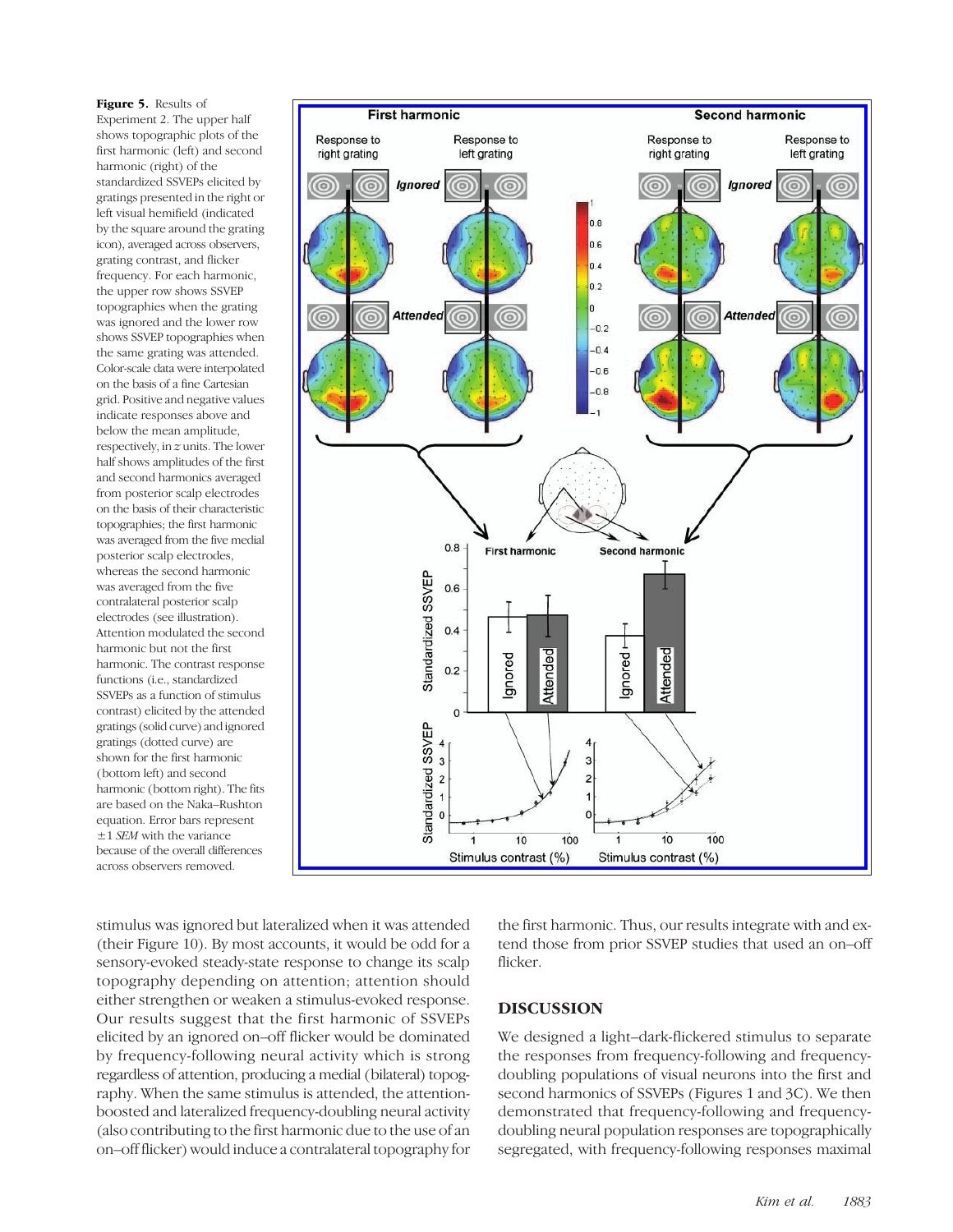over the medial posterior scalp and frequency-doubling responses maximal over the contralateral posterior scalp. We have further shown that frequency-following responses are little affected by visual spatial attention in our experimental paradigm whereas simultaneously induced frequencydoubling responses are strongly boosted by attention.

What might be the neural sources of the topographically segregated frequency-following and frequency-doubling neural population responses recorded from the scalp? Neurophysiological research has suggested that frequencyfollowing responses primarily originate from simple cells and frequency-doubling responses from complex cells in V1 (e.g., De Valois et al., 1982; Hubel & Wiesel, 1968). Because distributions of simple and complex cells overlap in V1 (e.g., Shapley, 2004), however, it is unlikely that the topographically segregated first and second harmonics of SSVEPs reflect the population responses from simple and complex cells in V1.

It is possible that frequency-following population responses primarily reflect low-level visual processes whereas frequency-doubling population responses primarily reflect high-level visual processes. This hypothesis is consistent with the fact that we obtained strong attentional modulation for the second SSVEP harmonic and little attentional modulation for the first SSVEP harmonic because attentional modulation of neural responses tends to be stronger in higher visual areas (for a review, see Suzuki, 2001, 2005; Pessoa, Kastner, & Ungerleider, 2003). This simple hypothesis, however, is not consistently supported by prior EEG studies that attempted to estimate anatomical sources of SSVEP harmonics.

For example, Pastor, Valencia, Artieda, Alegre, and Masdeu (2007) attempted to localize the sources of the first and second harmonics by using a combination of the LORETA algorithm and PET, assuming that the SSVEP amplitude and the CBF covary as a function of response frequency. They inferred that the first harmonic primarily originated from the pericalcarine occipital visual cortex whereas the second harmonic primarily originated from the inferior half of the parieto-occipital sulcus. Their results are consistent with ours in that the inferred source of the second harmonic is more laterally extended than the inferred source of the first harmonic. However, because they flickered the entire visual field (using a strobe lamp), they were unable to evaluate response lateralization.

Using counterphase-flickered checkerboards presented in different quadrants of the visual field, Di Russo et al. (2007) attempted to localize the sources of the second harmonic using a combination of the BESA algorithm and fMRI. They inferred that the early phase (0°–60° delay) of the second harmonic primarily originated from the medial occipital region (approximately V1) whereas the later phase (80°–120° delay) of the second harmonic primarily originated from the contralateral occipital region (approximately MT/ V5). Our result of contralaterally maximal second harmonic is broadly consistent with their results. However, we did not find a similar topographic distribution on the basis of phase delay. When we compared phase delays across the contralateral, ipsilateral, and medial sets of electrodes (see Figure 5), we found no significant differences. It is possible that we did not obtain a phase-based topographic segregation because of stimulus and frequency differences between our study and Di Russo et al. We used a large (6°) stimulus presented on the horizontal meridian, whereas they used a small (2°) stimulus presented off the vertical and horizontal meridian. We used a broad range of flicker frequencies including fast ones (6.25–25 Hz), whereas they used 6 Hz only. The phase topography that Di Russo et al. obtained might thus be specific to a small, relatively slowly flickered stimulus presented off the meridian. Note that Di Russo et al. did not analyze the first harmonic because their SSVEPs were dominated by the second harmonic because of their use of a counterphase flicker (see Figure 3A).

Using on–off-flickered random dots covering 10° of the central visual field, Srinivasan, Bibi, and Nunez (2007) attempted to localize the sources of the first harmonic using surface Laplacians and spatial spectral analyses. They inferred multiple local and distributed neural sources for the first harmonic spread across occipital, parietal, and frontal regions, depending on the flicker frequency. This result is clearly inconsistent with the simple idea that the first harmonic reflects low-level processes and second harmonic reflects high-level processes.

The divergent results from these SSVEP studies may partly reflect the use of different stimuli (whole-field flicker, counterphase flicker, on–off flicker) and partly reflect the use of different source localization methods. Given that these methods entail various assumptions about the anatomical and electrical properties of the brain that influence the inferred location of SSVEP sources, it is difficult to speculate on the exact brain regions that mediate our first and second harmonic responses.

Neurophysiological results also do not suggest any obvious origin for the broad scalp segregation of frequencyfollowing and frequency-doubling neural population responses that we obtained. Both frequency-following and frequency-doubling responses occur as early as in V1, and they persist to some degree in higher visual areas such as V2, V4, and inferotemporal cortex (e.g., Hanazawa & Komatsu, 2001; Ito et al., 1994; Desimone & Schein, 1987; Foster et al., 1985; De Valois et al., 1982; also see the Introduction section). Future research is necessary to determine how visual neurons that produce frequencyfollowing and frequency-doubling responses are organized in such a way that their aggregate local-field potentials (e.g., Varela, Lachaux, Rodriguez, & Martinerie, 2001) generate clear medial versus contralateral topographies measurable on the scalp. It is possible that V1 is organized so that frequency-following neurons generate stronger aggregate local-field potentials, whereas extrastriate visual areas are organized so that frequency-doubling neurons generate stronger aggregate local-field potentials, but it is also possible that the topographic segregation we obtained derives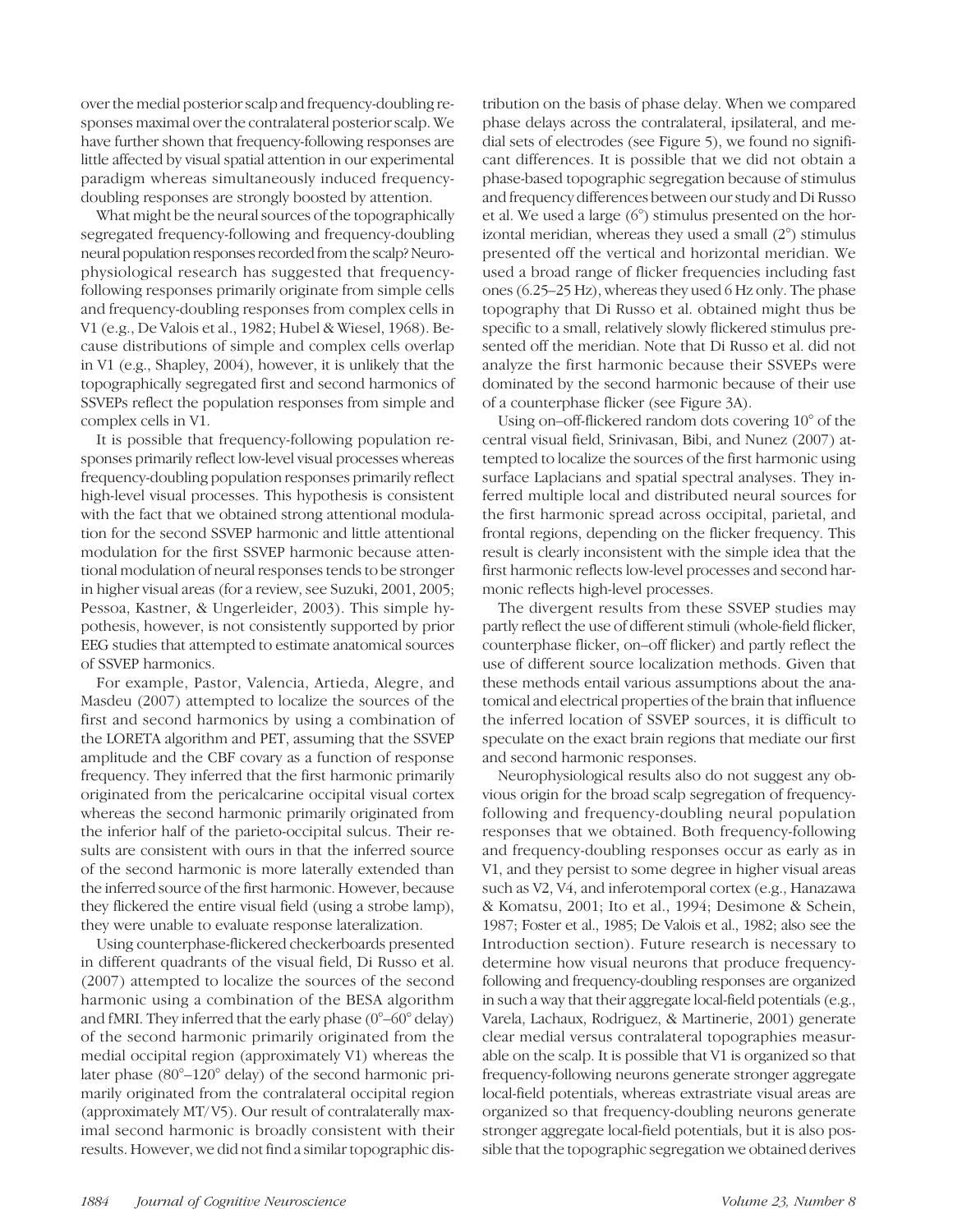from globally different patterns of organization or synchronization between frequency-following and frequencydoubling neural populations, spanning multiple visual areas.

Irrespective of the absolute anatomical origins of the segregated frequency-following and frequency-doubling neural population responses, our attention results suggest that these populations contribute complementary functions. On one hand, substantial attentional modulation of visual processing is desirable to selectively process behaviorally relevant signals. On the other hand, it is also necessary to preserve relatively undistorted sensory signals to correctly encode environmental information. Behavioral results indicate that these goals are generally met in the human visual system. Attention substantially modulates stimulus salience and detectability (e.g., Suzuki, 2003; Simons, 2000; Blaser, Sperling, & Lu, 1999) while at the same time only modestly modulating perceived image qualities such as contrast, color, and spatial frequency (e.g., Carrasco, Ling, & Read, 2004; Prinzmetal, Amiri, Allen, & Edwards, 1998; Prinzmetal, Nwachuku, & Bodanski, 1997).

Our results suggest that frequency-doubling neurons substantially contribute to top–down control of visual salience whereas frequency-following neurons simultaneously contribute to preservation of stimulus features regardless of the observer's level of attention. Whereas attention substantially and multiplicatively boosted the second harmonic (see the bottom right graph in Figure 5; for quantitative confirmation of multiplicative boosting of the second harmonic, also see Kim et al., 2007), the contrast information encoded by the first harmonic remained unchanged regardless of attention (see the bottom left graph in Figure 5). It makes sense to preserve sensory quality in frequencyfollowing neurons because their luminance-polarity selectivity allows them to encode surface features such as lightness, darkness, and shading, for which accurate encoding of magnitude is important. Note that frequencyfollowing neurons also preserve stimulus dynamics as they reproduce temporal Fourier components of the stimulus.

The visual system takes advantage of partially segregated processing streams to allow separate, and often complementary, computations to be concurrently performed on sensory signals. Classic examples include magnocellular (extracting lower spatial and higher temporal frequencies especially for low contrast input) versus parvocellular (extracting higher spatial and lower temporal frequencies as well as spectral information) subcortical pathways (e.g., Shapley, 1995; Merigan & Maunsell, 1993; Schiller, Logothethis, & Charles, 1990) and dorsal (extracting spatial, spatiotemporal, and action-related information) versus ventral (extracting object information) cortical visual pathways (e.g., Fang & He, 2005; Goodale & Westwood, 2004; Mishkin et al., 1983; but for a modified version of the traditional view, see Konen & Kastner, 2008). Our results suggest that the ubiquitous presence of frequencyfollowing and frequency-doubling visual neurons may add another pair of partially segregated streams, contribut-

ing to the goal of simultaneously accomplishing both substantial top–down modulation of neural signals and preservation of relatively undistorted sensory qualities.

#### Acknowledgments

This work was supported by National Institutes of Health grants R01 EY14110 and R01 EY018197 and National Science Foundation grants BCS0643191 and BCS0518800.

Reprint requests should be sent to Satoru Suzuki, Department of Psychology, Northwestern University, 2029 Sheridan Rd., Evanston, IL 60208, or via e-mail: satoru@northwestern.edu.

## REFERENCES

- Belmonte, M. (1998). Shifts of visual spatial attention modulate a steady-state visual evoked potential. Cognitive Brain Research, 6, 295–307.
- Benucci, A., Frazor, R. A., & Carandini, M. (2007). Standing waves and traveling waves distinguish two circuits in visual cortex. *Neuron*, 55, 103–117.
- Blaser, E., Sperling, G., & Lu, Z.-H. (1999). Measuring the amplification of attention. Proceedings of the National Academy of Sciences, U.S.A., 96, 11681-11686.
- Buschman, T. J., & Miller, R. K. (2007). Top–down versus bottom–up control of attention in the prefrontal and posterior parietal cortices. Science, 315, 1860-1862.
- Carrasco, M., Ling, S., & Read, S. (2004). Attention alters appearance. Nature Neuroscience, 7, 308-313.
- Cheal, M. L., & Lyon, D. R. (1991). Central and peripheral precuing of forced-choice discrimination. Quarterly Journal of Experimental Psychology: Human Experimental Psychology, 43A, 859–880.
- De Valois, R. L., Albrecht, D. G., & Thorell, L. G. (1982). Spatial frequency selectivity of cells in macaque visual cortex. Vision Research, 22, 545–559.
- Desimone, R., & Duncan, J. (1995). Neural mechanisms of selective visual attention. **Annual Review of Neuroscience**, 18, 193–222.
- Desimone, R., & Schein, S. J. (1987). Visual properties of neurons in area V4 of the macaque: Sensitivity to stimulus form. Journal of Neurophysiology, 57, 835–868.
- Di Russo, F., Pitzalis, S., Aprile, T., Spitoni, G., Patria, F., Stella, A., et al. (2007). Spatiotemporal analysis of the cortical sources of the steady-state visual evoked potential. Human Brain Mapping, 28, 323–334.
- Di Russo, F., Spinelli, D., & Morrone, M. C. (2001). Automatic gain control contrast mechanisms are modulated by attention in humans: Evidence from visual evoked potentials. Vision Research, 41, 2435-2447.
- Fang, F., & He, S. (2005). Cortical responses to invisible objects in the human dorsal and ventral pathway. Nature Neuroscience, 8, 1380-1385.
- Foster, K. H., Gaska, J. P., Nagler, M., & Pollen, D. A. (1985). Spatial and temporal frequency selectivity of neurons in visual cortical areas V1 and V2 of the macaque monkey. Journal of Physiology, 365, 331–363.
- Friston, K. J. (2000). The labile brain. I. Neuronal transients and nonlinear coupling. Philosophical Transactions of the Royal Society of London, Series B, Biological Sciences, 355, 215–236.
- Goodale, M. A., & Westwood, D. A. (2004). An evolving view of duplex vision: Separate but interacting cortical pathways for perception and action. Current Opinion in Neurobiology, 14, 203–211.